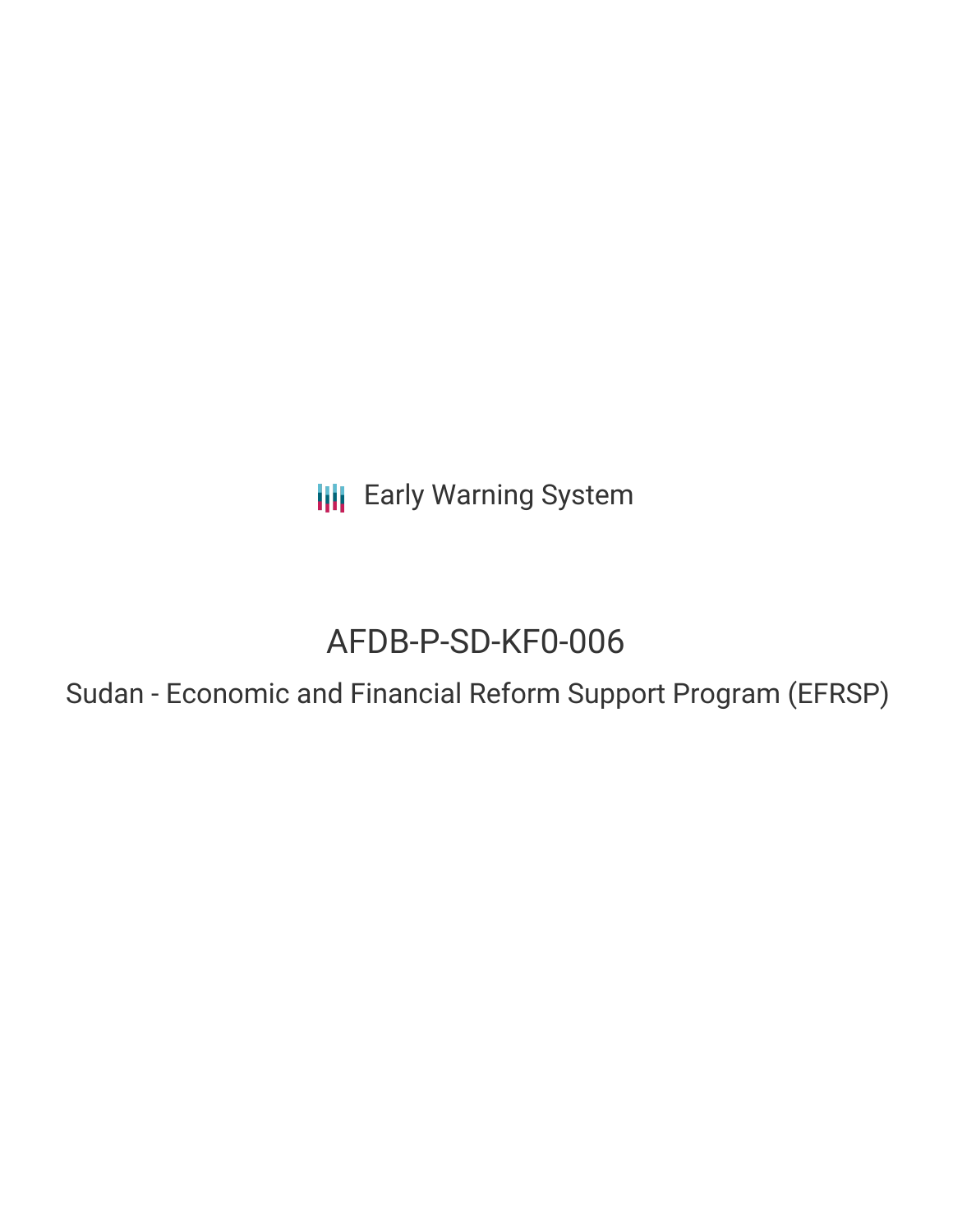

#### **Quick Facts**

| <b>Countries</b>               | Sudan                           |
|--------------------------------|---------------------------------|
| <b>Financial Institutions</b>  | African Development Bank (AFDB) |
| <b>Status</b>                  | Approved                        |
| <b>Bank Risk Rating</b>        | U                               |
| <b>Voting Date</b>             | 2021-04-23                      |
| <b>Borrower</b>                | Government of Su                |
| <b>Sectors</b>                 | Finance                         |
| <b>Investment Type(s)</b>      | Loan                            |
| <b>Investment Amount (USD)</b> | \$409.16 million                |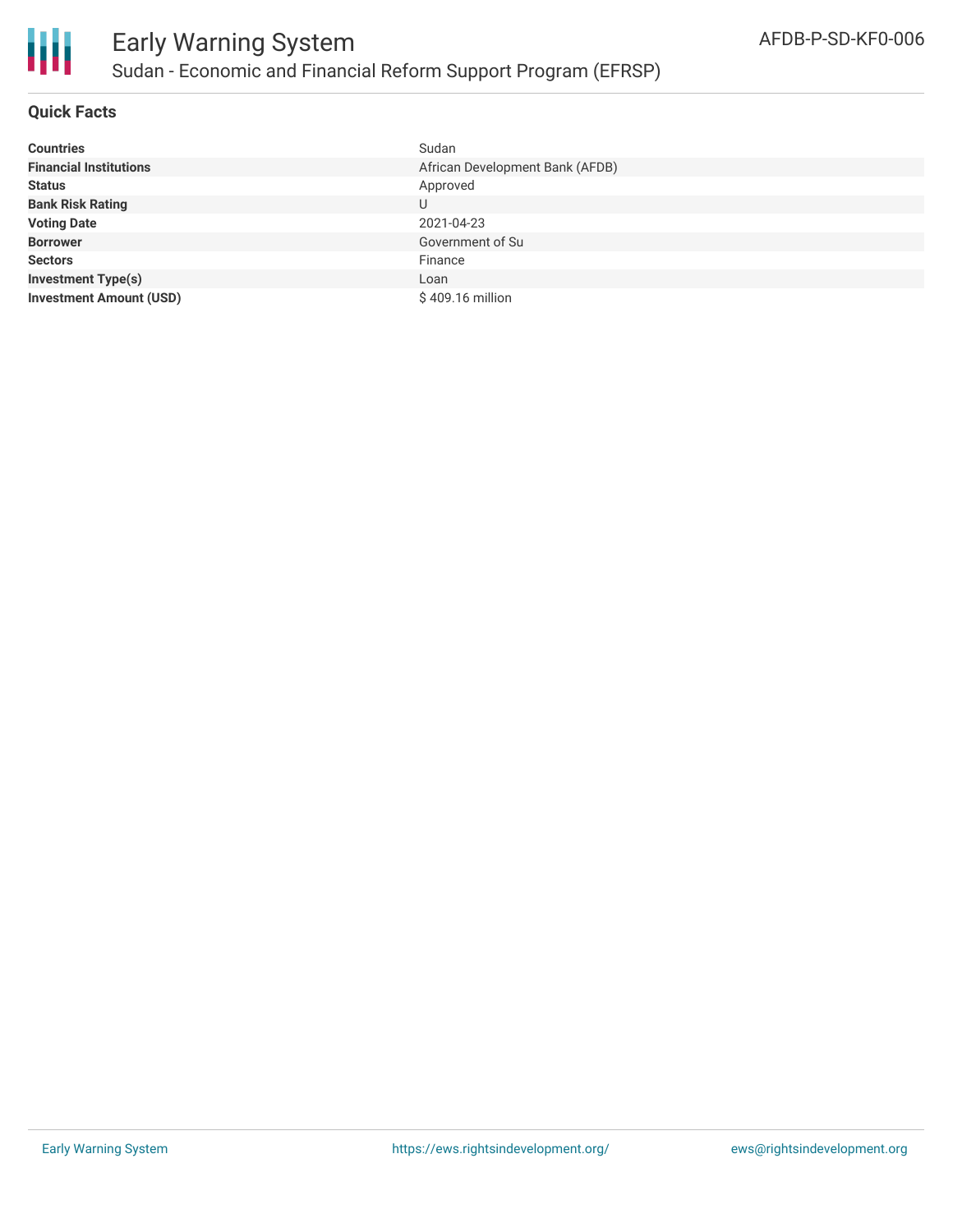

Ш

#### **Project Description**

The program's goal is to help the government implement its own set of reforms aimed at stabilizing the economy, increasing competitiveness, and improving governance. The proposed operation's overall operational objectives are to help build a strong foundation for inclusive, resilient, and self-reliant economic growth: and strengthen compliance with the framework for antimoney laundering and counter-terrorism financing, as well as build state capacity for transparent and accountable management of public resources, fight corruption, improve financial sector stability, and strengthen compliance with the framework for anti-money laundering and counter-terrorism financing.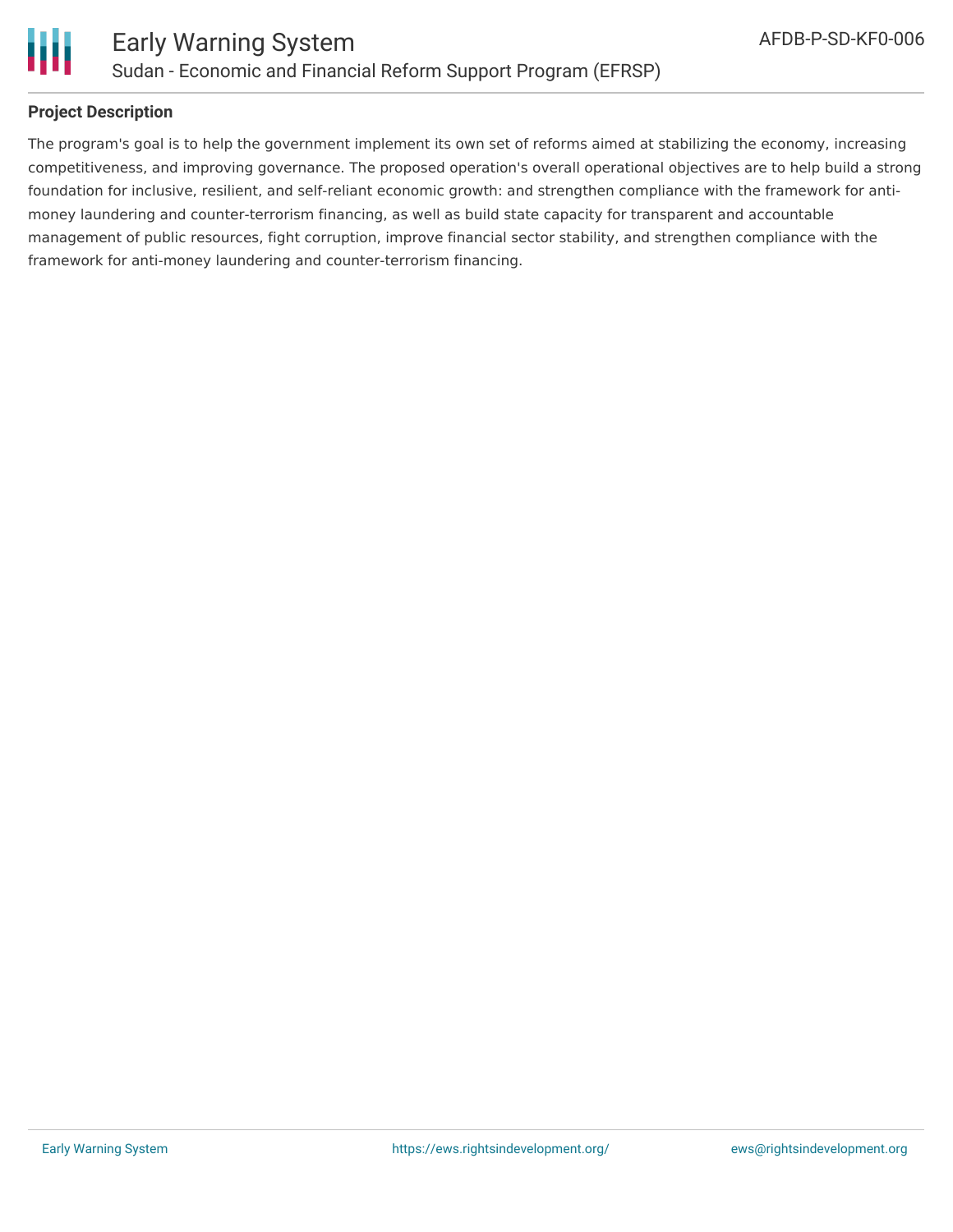

### Early Warning System Sudan - Economic and Financial Reform Support Program (EFRSP)

#### **Investment Description**

African Development Bank (AFDB)

U.A. 288,705,065.66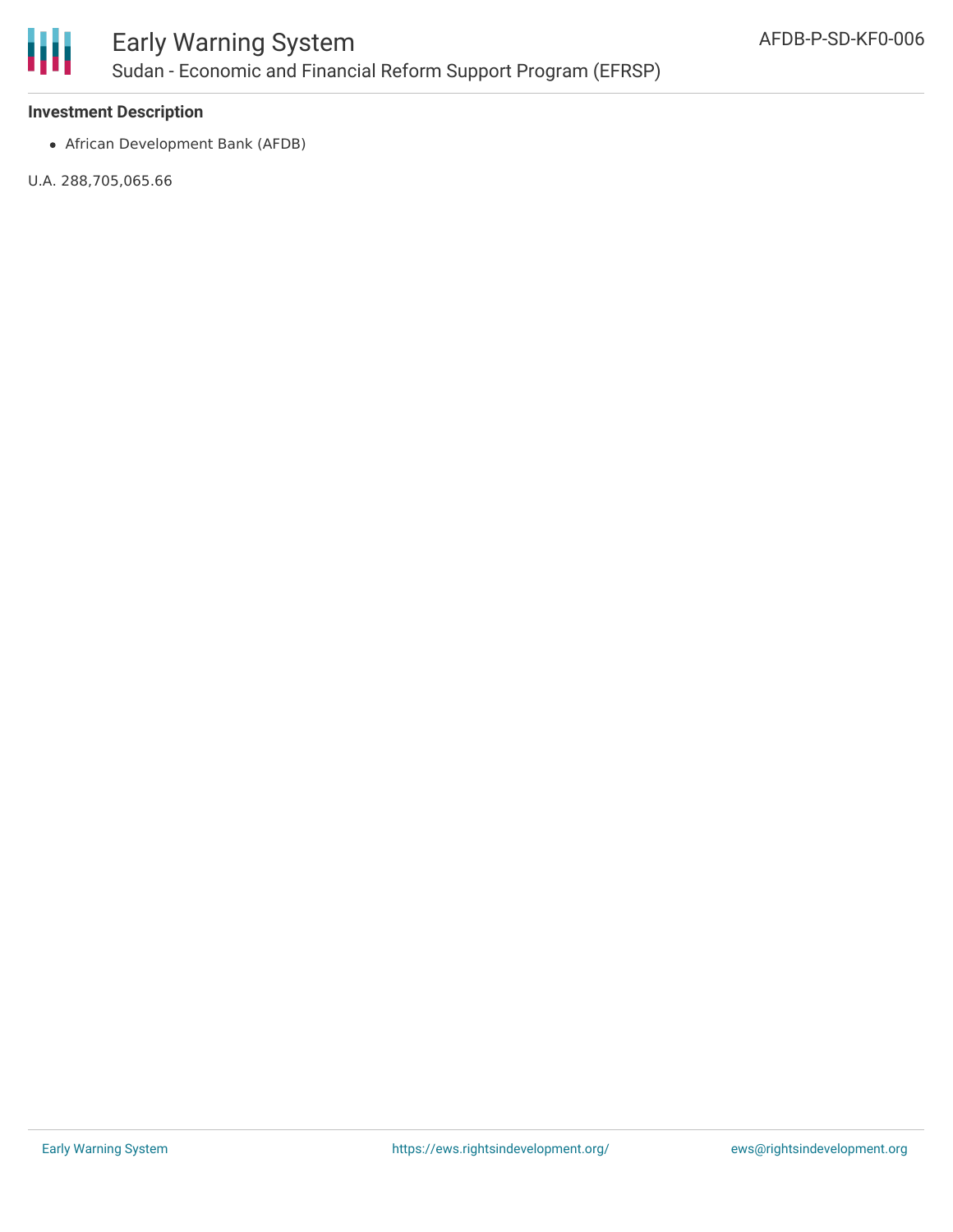

#### **Contact Information**

KARAMAGA Camille

#### [c.karamaga@afdb.org](mailto:c.karamaga@afdb.org)

#### **ACCESS TO INFORMATION**

You can submit an information request for project information at: https://www.afdb.org/en/disclosure-and-access-toinformation/request-for-documents. Under the AfDBÕs Disclosure and Access to Information policy, if you feel the Bank has omitted to publish information or your request for information is unreasonably denied, you can file an appeal at <https://www.afdb.org/en/disclosure-and-access-to-information/appeals-process>

#### **ACCOUNTABILITY MECHANISM OF AfDB**

The Independent Review Mechanism (IRM), which is administered by the Compliance Review and Mediation Unit (CRMU), is the independent complaint mechanism and fact-finding body for people who have been or are likely to be adversely affected by an African Development Bank (AfDB)-financed project. If you submit a complaint to the IRM, it may assist you by either seeking to address your problems by facilitating a dispute resolution dialogue between you and those implementing the project and/or investigating whether the AfDB complied with its policies to prevent environmental and social harms. You can submit a complaint electronically by emailing crmuinfo@afdb.org, b.kargougou@afdb.org, b.fall@afdb.org, and/or s.toure@afdb.org. You can learn more about the IRM and how to file a complaint at: <https://www.afdb.org/en/independent-review-mechanism/>